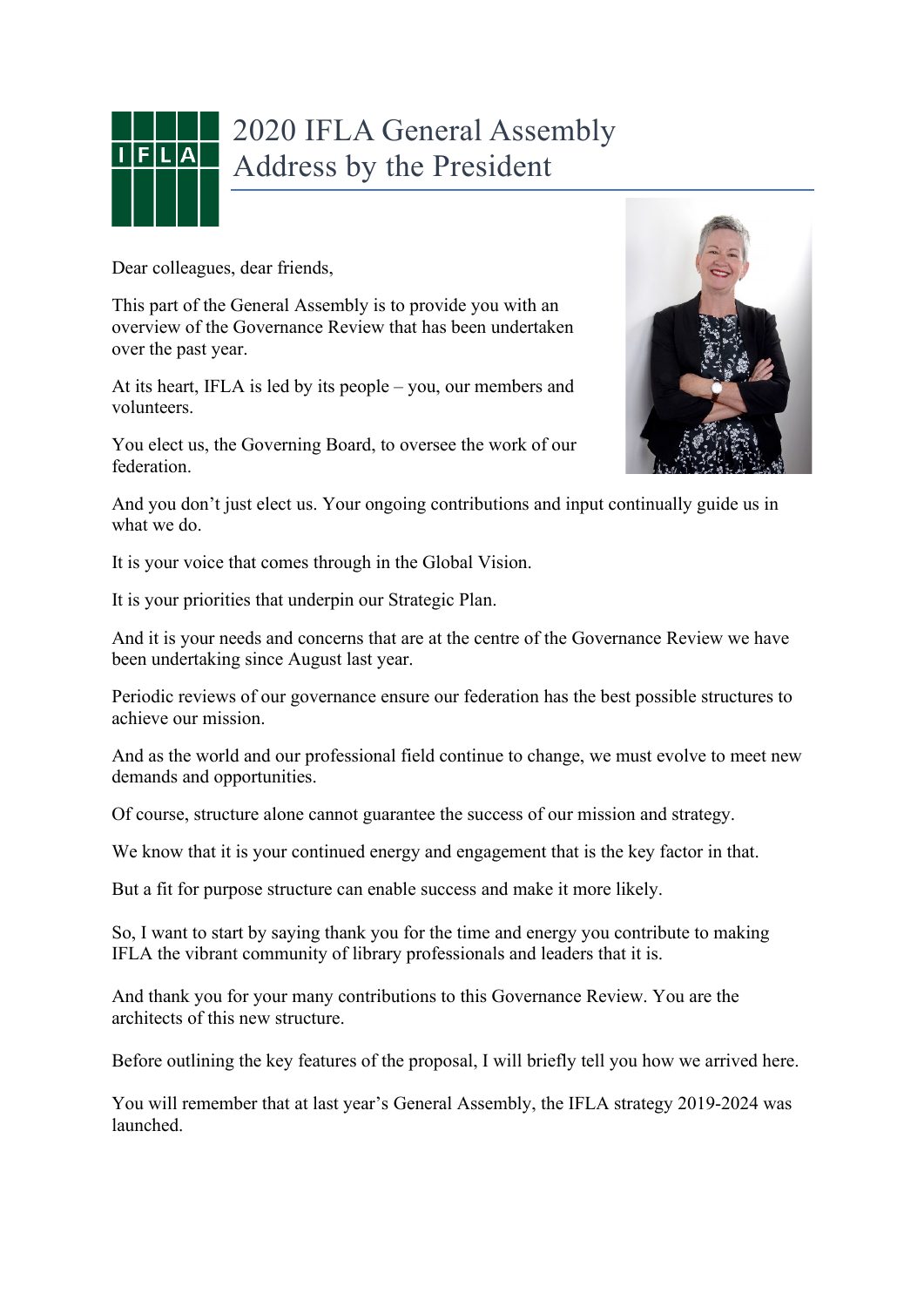Immediately following this, and in line with the development roadmap, the new Governing Board started its work on reviewing IFLA's governance.

We defined the scope of the review which was to cover the structure and operations of the Governing Board, the Professional committee and units, and the Strategic Committees.

These are the bodies that steer and carry out the work of our Federation.

We then formed 3 workgroups for each of these areas and all Governing Board members participated in one of the groups.

I chaired the Governing Board workgroup; PC Chair Vicki McDonald, the Professional structures group, and President elect Barbara Lison the Strategic Committees work group.

The Governing board agreed on 6 key principles to guide our work.

The first question each working group addressed was - Do our current structures best enable us to achieve the actions of the strategic plan? And if not, what are the problems that need to be addressed?

To establish our goals, we surveyed you - our members and volunteers - to learn what was most important to you in this governance review.

In response, you said you wanted to see: More transparency, efficiency and collaboration Stronger regional representation Greater financial and organisational sustainability More varied opportunities for participation, especially for new leaders, and Better support for volunteers

We also looked at comparable organisations, we talked with stakeholders, and we reviewed key pieces of work including the Global Vision, the membership survey, and input received during the creation of our Strategy.

This input helped us to come up with possible solutions to the key problems identified and develop different options to consider.

And it was at this point it became clear that we need a new regional structure to raise the profile of regions, and better respond to regional priorities.

Each work group brought their options to a workshop at our Governing Board meeting in December – the last time we met together physically!

Following these discussions, the work groups started to refine their proposals.

This was done in close consultation with the steering committee which comprised the chairs of each of the workgroups and the Secretary General and Parliamentarian.

This resulted in the first draft of a Governance Proposal, which was published in June for consultation.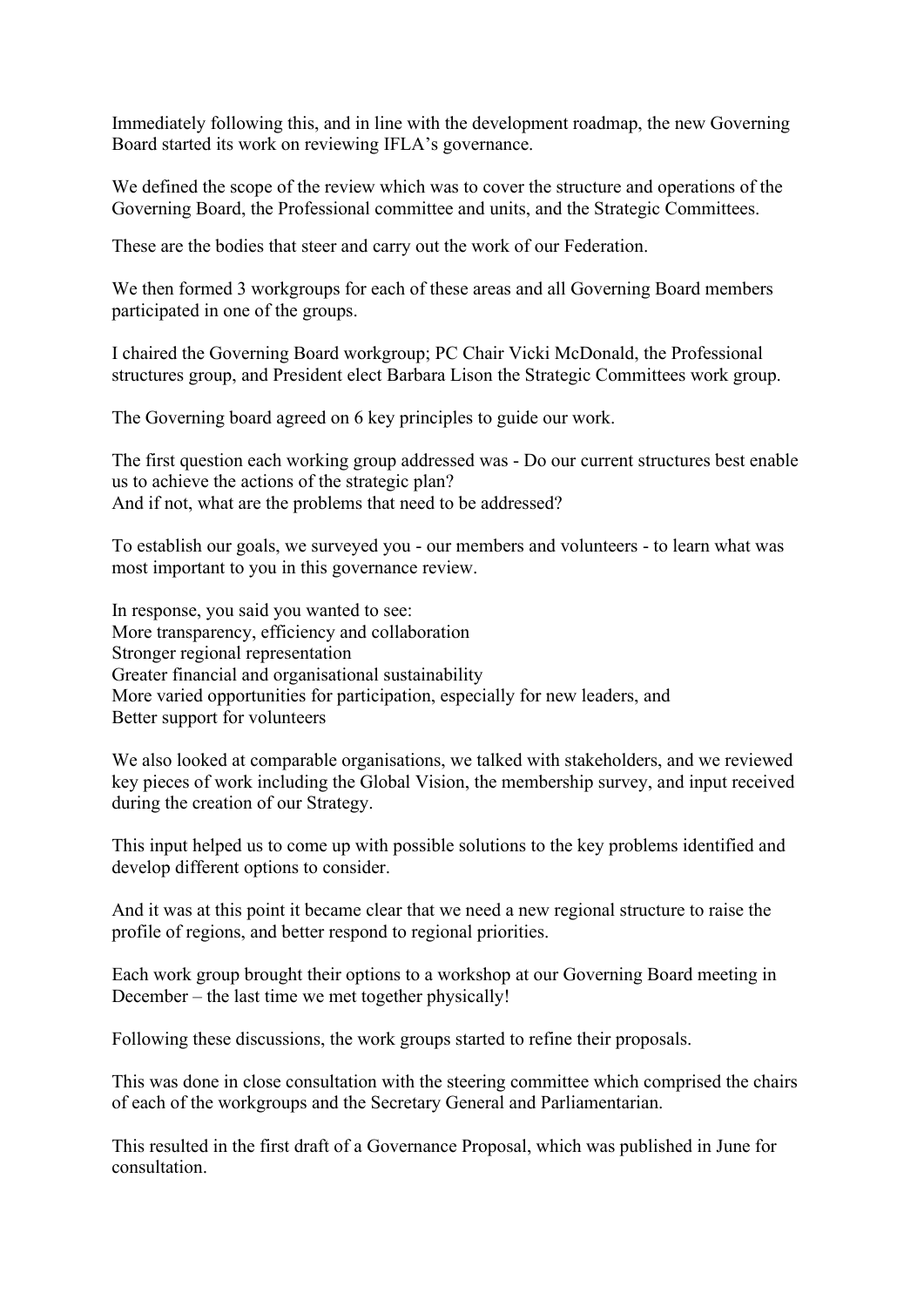We then conducted a second survey to get your feedback on the key concepts of this proposal and to seek input on a number of open questions.

There was a great response – in the number of you who replied and also in the detail and fullness of your answers.

You showed strong support for the general concepts put forward.

And you helped us to develop our ideas further by sharing more detailed views and concerns, through the survey and also through letters and emails.

We took all of these into consideration in revising the proposal.

Because of your input:

- We removed the Governing Board's power to co-opt members to the board, putting that power back into members' hands through direct election
- We agreed that the Committee on Standards and the Cultural Heritage Programme Advisory Committee should continue to report directly to the Governing Board
- And we committed to working more closely with members to understand better the opportunities and challenges involved in creating new regional divisions.

We also published answers to the most common questions, and gave further explanation of concepts that weren't as clear as they could be.

We then engaged with you in a deeper discussion of governance through 11 virtual round tables. Thank you to the hundreds of you who made time to join us for these discussions, to ask questions and share your views.

So now let's take a look at the proposed governance structure, beginning with the Governing Board.

The Governing Board will have 11 members – a size that will allow for more participatory discussion and debate, and effective strategic leadership for our Federation.

The majority of the Governing Board will be directly elected by members. In addition to the President and President-elect, the Treasurer will now also be directly elected. There will also be 5 elected members at-large.

And there will be 3 members who serve because of their positions - the Chairs of the Professional Council, the new Regional Council, and the Management of Library Associations Section.

The Governing Board will have three committees.

These are the Professional Council, the new Regional Council – about which I will say more later – and the new Finance and Risk Committee, which will be chaired by the Treasurer. The Finance and Risk committee will be strengthened by the addition of an external member with expertise in auditing and relevant Dutch law.

Governing Board members will be funded for travel and accommodation to attend two physical GB meetings outside WLIC. This is to ensure that no-one is prevented from serving on the Board for financial reasons.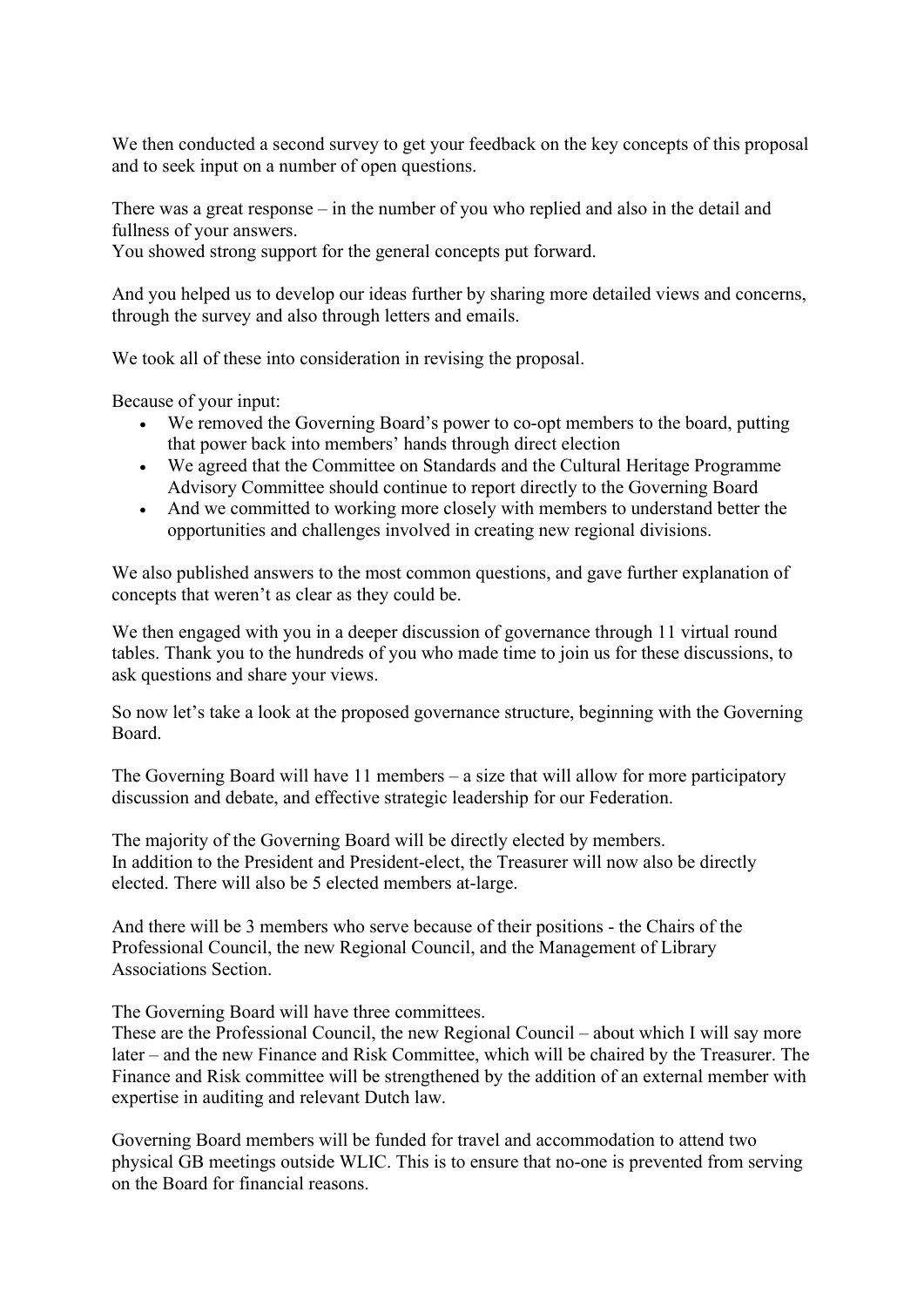And we will continue to work on improved communication and transparency, and to introduce new practices for stronger accountability, such as regular board self-evaluation and training.

The Professional Committee will be renamed the Professional Council and be organisationally aligned with the new Regional Council.

The basis of the professional structure remains Professional Divisions comprised of Professional Units.

The composition of Professional Divisions will be flexible, and the structure can respond to the changing library environment.

All Professional Divisions will have a similar number of Professional Units to ensure that Division Chairs can support and work closely with all of their Units, and to enhance communication and collaboration.

To increase the opportunities for librarians to engage with IFLA, there will now be three mechanisms for progressing professional work beyond Sections: Special Interest Groups, Working Groups, and Networks.

These will provide different levels of flexibility in addressing emerging issues for the profession.

Procedures will be strengthened for transparent and regular review of committees and other structures.

One of the most profound changes to come out of the Governance review is the new Regional Council.

As the global voice for the library and information field, you told us loudly and clearly that stronger regional representation must be a priority.

And so IFLA is introducing a regional council, that will mirror the professional council. It will be made up of the chairs of Regional Divisions.

The purpose of our Regional Council and Divisions is to ensure that regional priorities and concerns are heard and listened to within IFLA.

It will coordinate work at a regional level to strengthen advocacy – in particular with regional efforts for the United Nations 2030 Agenda and the Sustainable Development Goals. And it will support the visibility, coherence and effectiveness of IFLA's wider work.

To form this new council, the current Professional Division V (Regions) will be upgraded in size and responsibilities. The 3 Professional Sections representing the regions of Africa, Asia Oceania, and Latin America and the Caribbean will be elevated to Regional Divisions.

So that all global regions are represented on the Council, there will be new divisions for Europe and North America, and for the Middle East and North Africa region.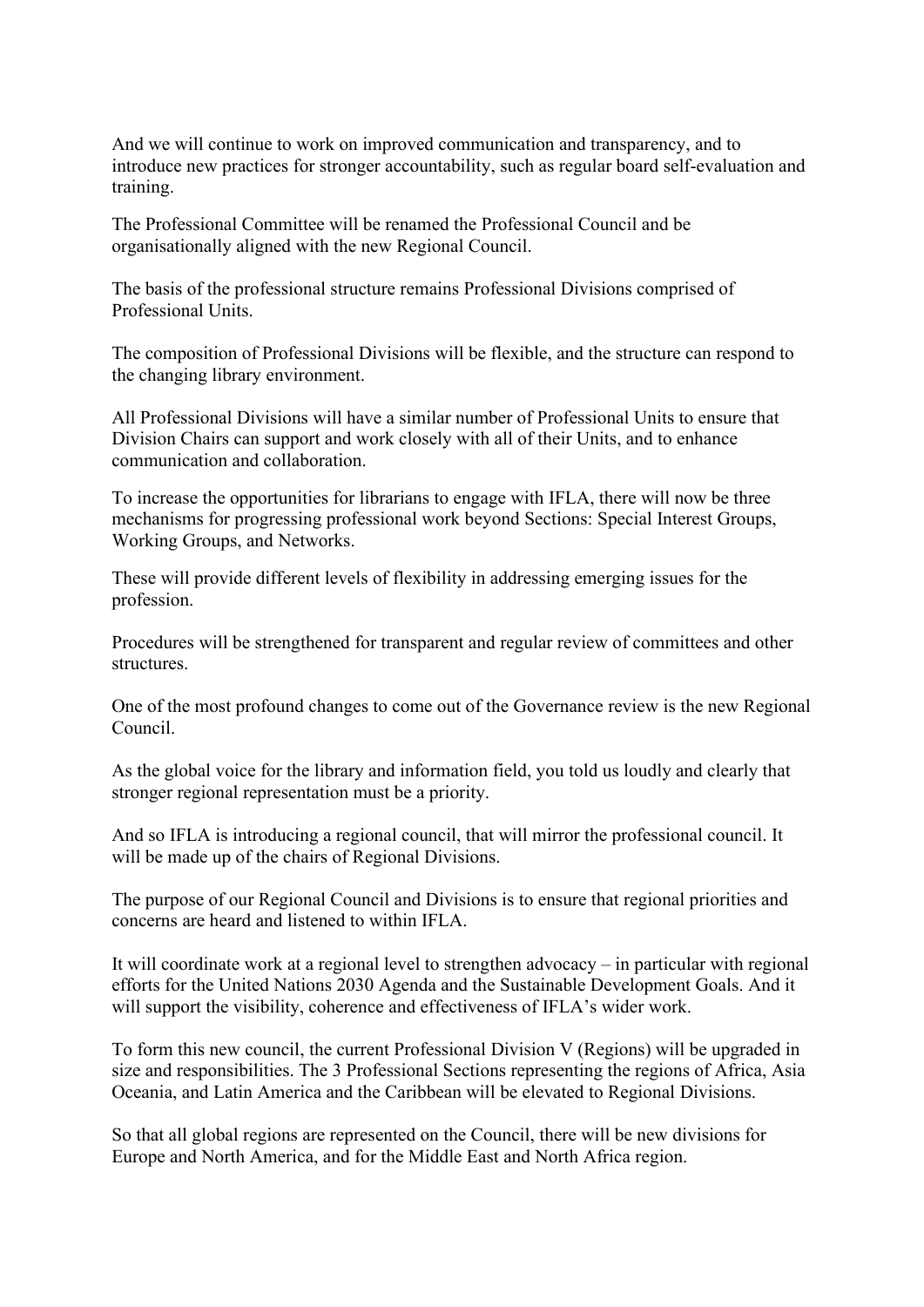This new MENA region brings together a group of countries which form a single United Nations political region and share a language. IFLA has recently treated MENA as a separate region, including with the Global Vision initiative and the International Advocacy Program.

IFLA's global work is currently supported by 4 committees referred to as strategic committees.

They focus on Freedom of Access to Information and Freedom of Expression, Copyright and other legal matters, Standards, and Cultural Heritage.

For clarity and simplification, they will now be known as Advisory Committees and their composition – that is, the number of core members and the way they are appointed - will be standardised.

All 4 committees will report to the Governing Board.

I am excited by these new ideas and look forward to IFLA's future.

Of course, we have procedural steps ahead of us before we can see these changes occur.

First, we must amend our statutes by vote of the General Assembly.

Second, we must update our rules of procedure by vote of the Governing Board. The rules provide further detail on processes, building on the Statutes.

And third, the Governing Board will produce a handbook to guide all our IFLA volunteers in understanding and implementing the statutes and rules.

IFLA has consulted a Dutch legal expert to assist in this process. She has advised that our current statutes are overly complex and can be modernised and simplified. We want these statutes to stand for  $10 - 15$  years. They must guide the work of IFLA, and provide clarity, flexibility and the ability to adapt to whatever circumstances may arise.

In mid-February next year, there will be another General Assembly called to approve these new statutes.

Following the result of this vote, nominations will be then called for the federation's governing bodies 2021 – 2023.

I want to thank you all for your interest and enthusiasm. Despite the constraints imposed by this unprecedented pandemic, IFLA's board, staff, volunteers, and members have continued the important work of the Governance Review.

I would like to especially acknowledge my colleagues on the Governing board who have spent great deal of time on zoom - often late at night or early in the morning - to ensure robust debate and thorough consideration of the important questions before us.

I would also like to thank the members of the steering committee, Barbara Lison and Vicki McDonald, Secretary General Gerald Leitner, and IFLA Parliamentarian Martyn Wade; and the IFLA staff. We have been ably assisted in the project by Megan McNally from Luma Consulting.